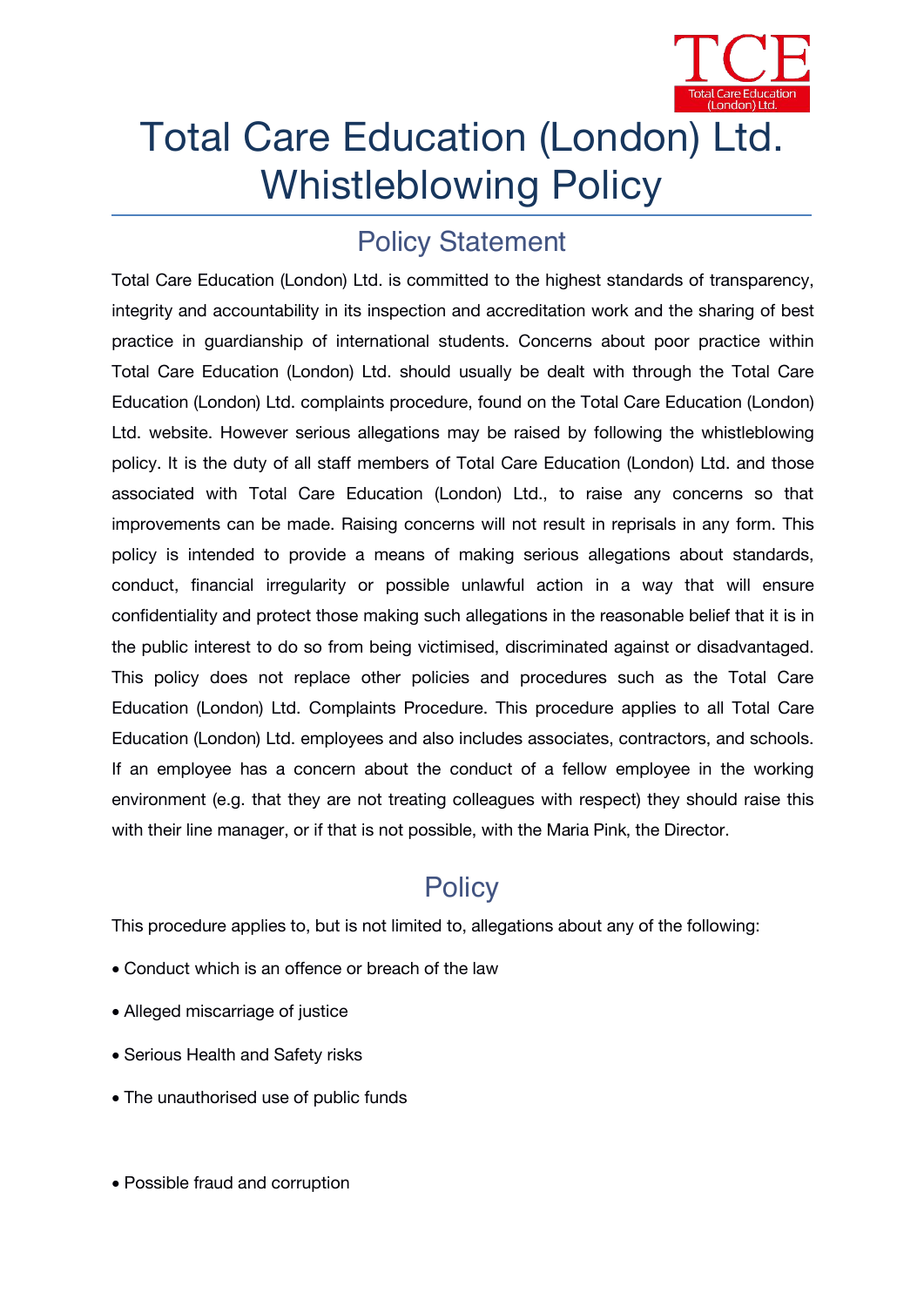

 Sexual, physical or verbal abuse, or bullying or intimidation of employees, customers or service users

- Abuse of authority
- Other unethical conduct

#### **Reporting**

Total Care Education (London) Ltd. recognises that the decision to make an allegation can be a difficult one to make. However, whistleblowers who make serious allegations in the reasonable belief that it is in the public interest to do so have nothing to fear because they are doing their duty to those for whom Total Care Education (London) Ltd. is providing a service (international students). Total Care Education (London) Ltd. will take appropriate action to protect a whistleblower who makes a serious allegation in the reasonable belief that it is in the public interest to do so from any reprisals, harassment or victimisation.

#### **Confidentiality**

All allegations will be treated in confidence and every effort will be made not to reveal a whistleblower's identity unless requested by the whistleblower. Total Care Education (London) Ltd. will not, without the whistleblower's consent, disclose the identity of a whistleblower to anyone other than a person involved in the investigation/allegation. Sometimes the whistleblower might be asked to give a statement as part of the investigation, in which case their identity may have to be revealed.

#### **Anonymous allegations**

This policy encourages whistleblowers to put their name to an allegation wherever possible as anonymous allegations may often be difficult to substantiate/prove. Allegations made anonymously are much less powerful but anonymous allegations will be considered at the discretion of *Maria Pink, the Director*. In exercising discretion to accept an anonymous allegation the factors to be taken into account:

- The seriousness of the issue raised
- The credibility of the allegation; and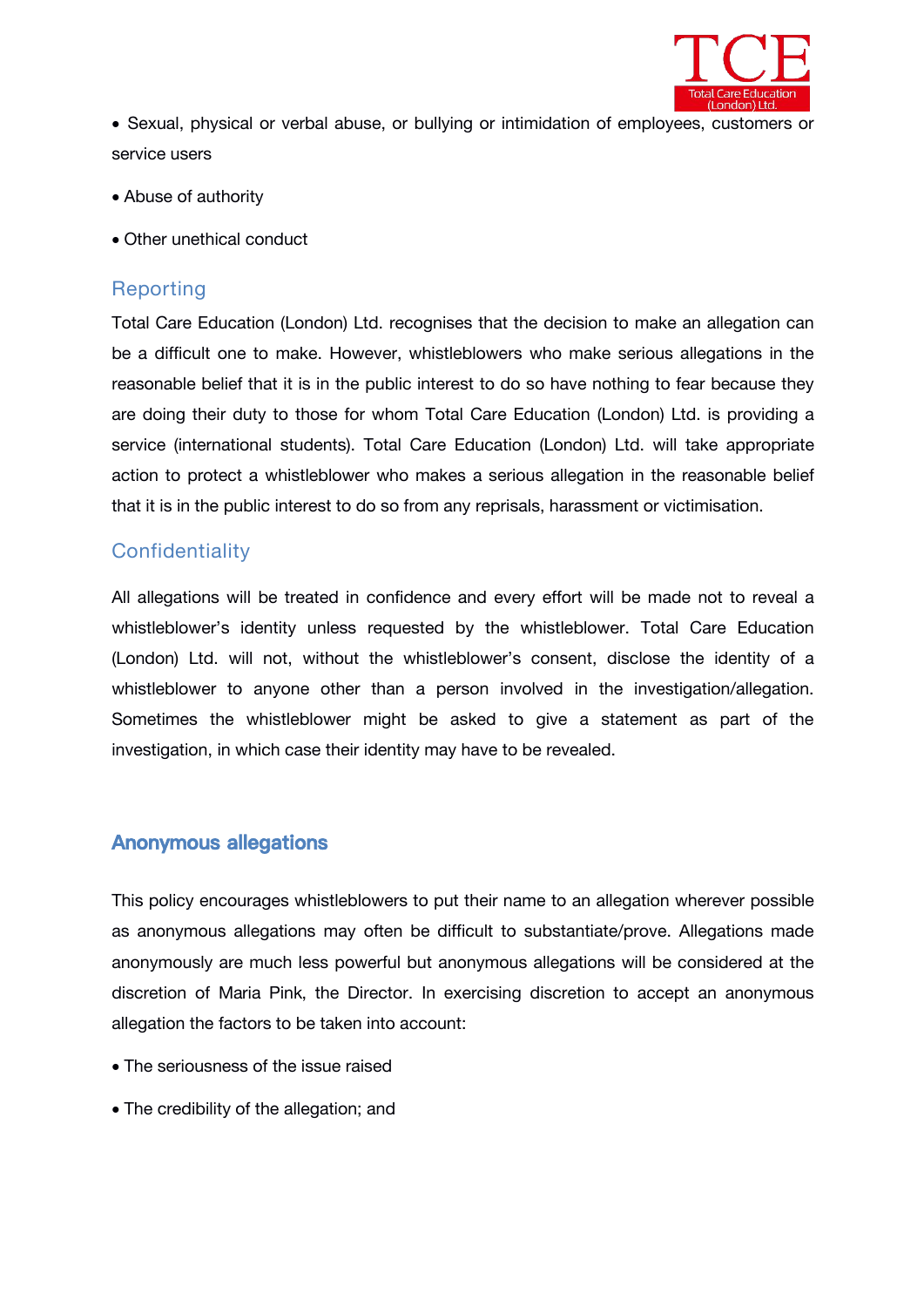

 Whether the allegation can realistically be investigated from factors or sources other than the complainant

#### **Untrue allegations**

No disciplinary or other action will be taken against a whistleblower who makes an allegation in the reasonable belief that it is in the public interest to do so even if the allegation is not substantiated by an investigation. However, disciplinary action may be taken against a whistleblower who makes an allegation without reasonable belief that it is in the public interest to do so (e.g. making an allegation frivolously, maliciously or for personal gain where there is no element of public interest).

#### **Procedure for making an allegation**

It is preferable for allegations to be made to, for example, an employee's immediate manager to whom they report. However, this may depend on the seriousness and sensitivity of the issues involved and who is suspected of the malpractice. For example, if the whistleblower believes that management is involved it would be inappropriate to raise it directly with them. The whistleblower may then make an allegation direct to any of the following:

- The NSPCC whistleblowing helpline. Telephone number 0800 028 0285 between 8am and 8pm Monday to Friday or email [help@nspcc.org.uk](about:blank)
- Protect provide a free, confidential advice line for concerned staff to call before whistleblowing. The helpline is 020 3117 2520 and their website is: [www.pcaw.co.uk.](http://www.pcaw.co.uk)

AEGIS Telephone number 01453 821 293 or email [yasemin@aegisuk.net](about:blank)

#### **Allegation**

Whether a written or oral report is made it is important that relevant information is provided including:

The name of the person making the allegation and a contact point.

• The background and history of the allegation (giving relevant dates and names and positions of those who may be in a position to have contributed to the allegation);

• The specific reason for the allegation.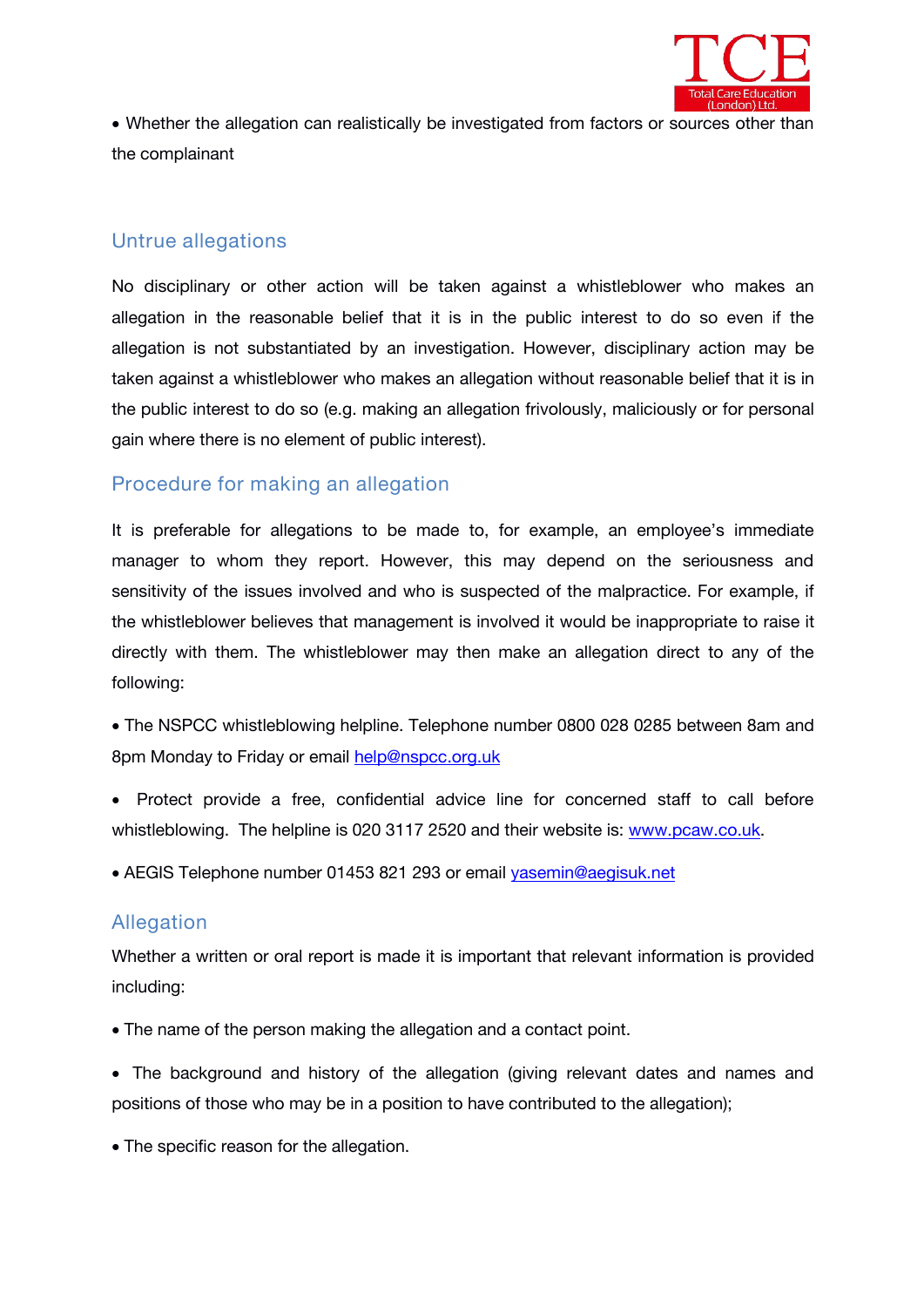

Although someone making an allegation will not be expected to prove the truth of any allegations, they will need to provide information to the person they have reported to, to establish that there are reasonable grounds for the allegation.

#### **Action on receipt of an allegation**

The line manager will record details of the allegation gathering as much information as possible, (within 5 working days of receipt of the allegation) including:

- The record of the allegation:
- The acknowledgement of the allegation;
- Any documents supplied by the whistleblower

The investigator will ask the whistleblower for their preferred means of communication and contact details and use these for all communications with the whistleblower in order to preserve confidentiality.

If the allegation relates to fraud, potential fraud or other financial irregularity Maria Pink, the Director will be informed within 5 working days of receipt of the allegation. Maria Pink, the Director will determine whether the allegation should be investigated and the method of investigation.

If the allegation discloses evidence of a criminal offence it willimmediately be reported to the Maria Pink, the Director and a decision will be made as to whether to inform the Police or appropriate authorities.

### **Timetable**

An acknowledgement of the allegation in writing within 10 working days with

- An indication of how *Total Care Education (London) Ltd.* propose to deal with the matter
- An estimate of how long it will take to provide a final response
- An indication of whether any initial enquiries have been made
- Information on whistleblower support mechanisms
- Indication whether further investigations will take place and if not, why not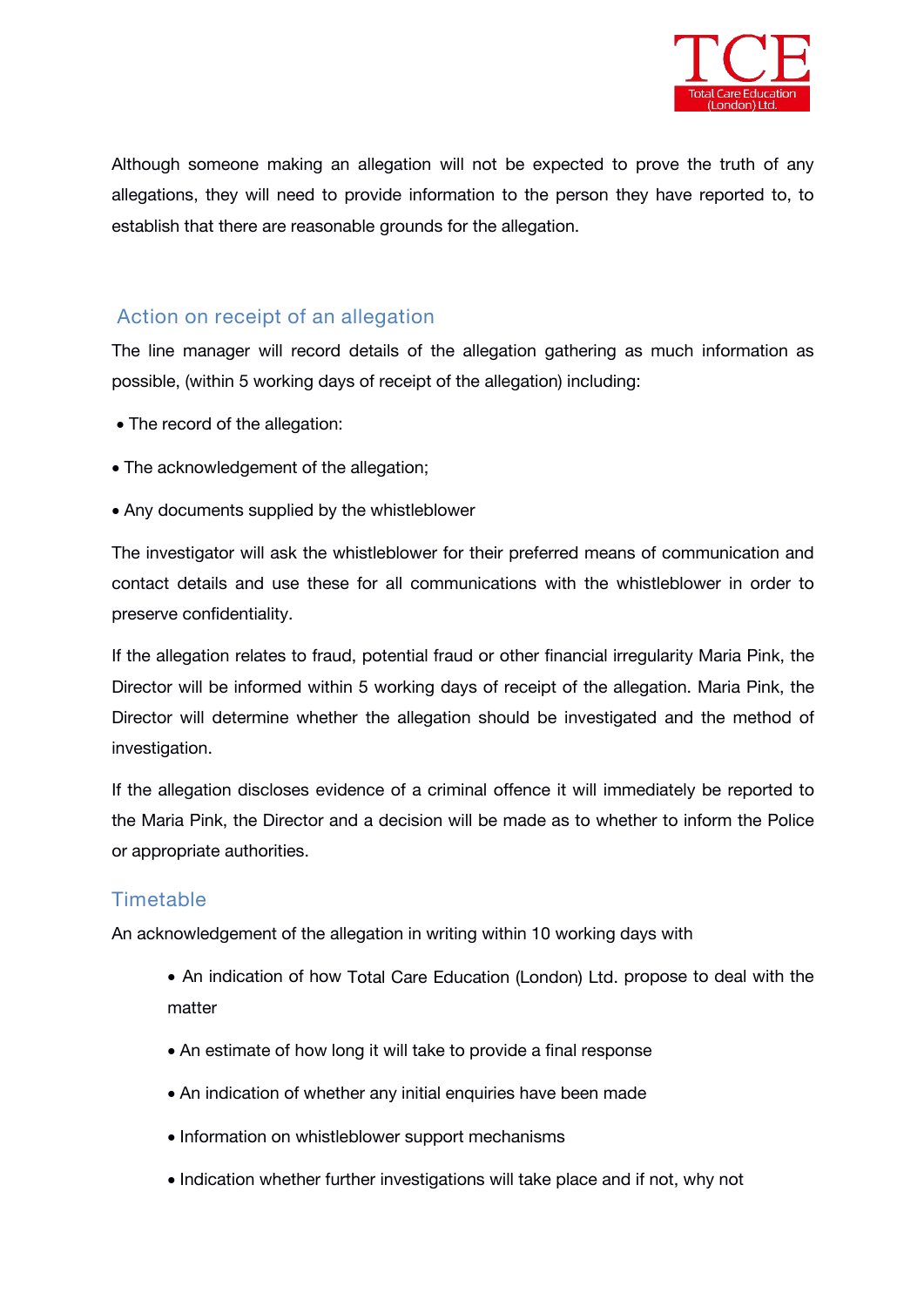

Where the allegation has been made internally and anonymously, obviously *Total Care Education (London) Ltd.* will be unable to communicate what action has been taken.

#### **Support**

*Total Care Education (London) Ltd.* will take steps to minimise any difficulties which may be experienced as a result of making an allegation. For instance, if a whistleblower is required to give evidence in criminal or disciplinary proceedings *Total Care Education (London) Ltd.* will arrange for them to receive advice about the procedure and advise on the support mechanisms that are available.

*Total Care Education (London) Ltd.* accepts that whistleblowers need to be assured that the matter has been properly addressed. Thus, subject to legal constraints, we will inform those making allegations of the outcome of any investigation.

#### **Responsibility for the procedure**

*The Director* has overall responsibility for the operation of this procedure and for determining the administrative processes to be followed and the format of the records to be kept.

#### **Monitoring**

A Register will record the following details:

- The name and status (e.g. employee) of the whistleblower
- The date on which the allegation was received
- The nature of the allegation
- Details of the person who received the allegation
- Whether the allegation is to be investigated and, if yes, by whom
- The outcome of the investigation
- Any other relevant details